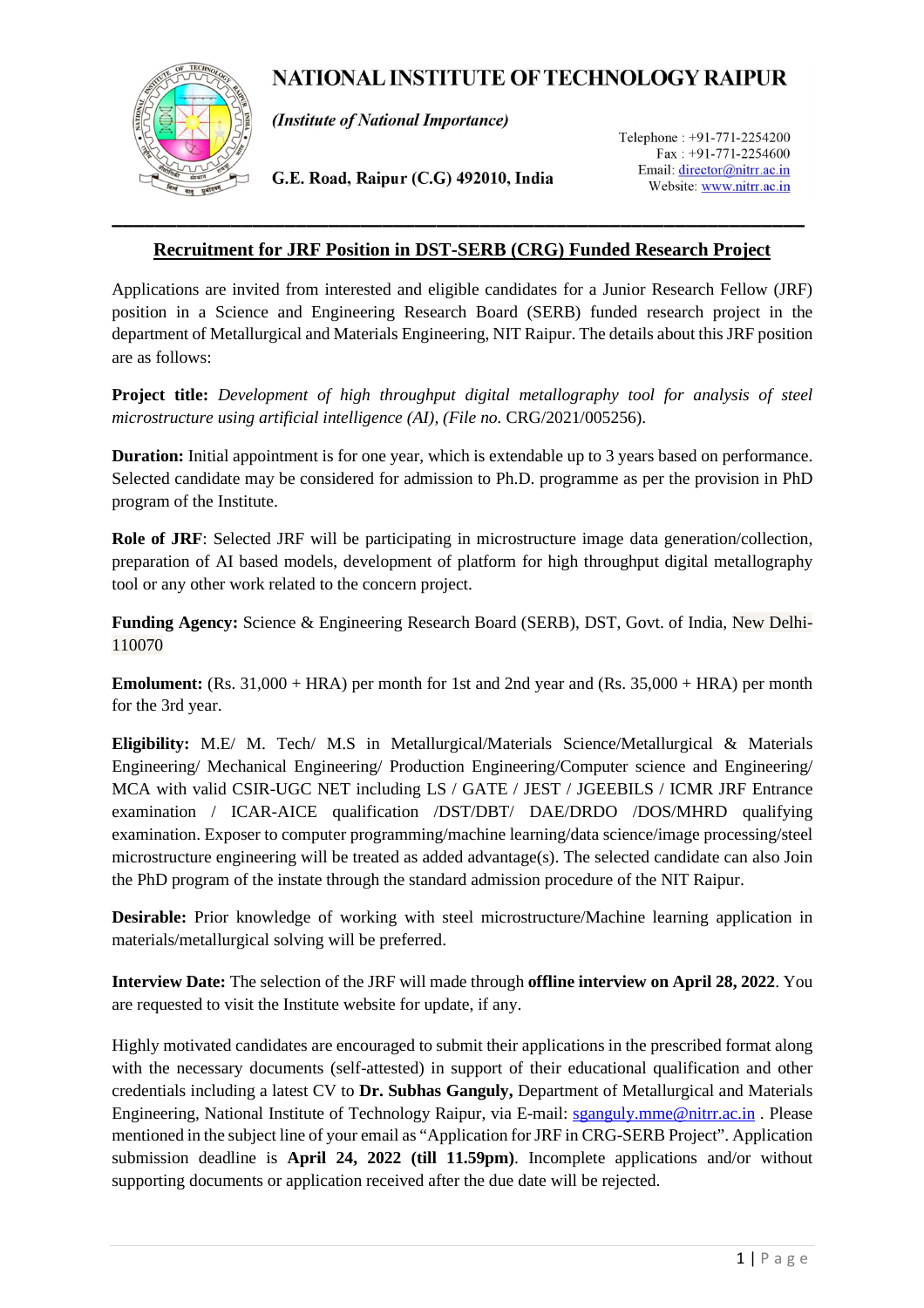## NATIONAL INSTITUTE OF TECHNOLOGY RAIPUR



(Institute of National Importance)

G.E. Road, Raipur (C.G) 492010, India

Telephone: +91-771-2254200 Fax: +91-771-2254600 Email: director@nitrr.ac.in Website: www.nitrr.ac.in

#### **Other terms and Conditions:**

1. The above position is purely temporary, and continuation of the fellowship is subject to satisfactory performance and review after each year.

**\_\_\_\_\_\_\_\_\_\_\_\_\_\_\_\_\_\_\_\_\_\_\_\_\_\_\_\_\_\_\_\_\_\_\_\_\_\_\_\_\_\_\_\_\_\_\_\_\_\_\_\_\_\_\_\_\_\_\_\_\_\_\_\_** 

- 2. Candidates are required to appear for the interview with photocopy of the application form, two passport size photos, curriculum vitae, testimonials, and all relevant original certificates with a one set of self-attested photocopies of the certificates.
- 3. No TA/DA is permissible for appearing for interview.
- 4. Selected candidates will not be permitted to claim for any regular/part time appointments in this institute or any other institutes during this period.
- 5. Canvassing in any form will disqualify the candidature and the appointment shall be co-terminus with the project.

#### **For any further information contact:**

#### **Dr. Subhas Ganguly, PI**

Assistant Professor, Department of Metallurgical and Materials Engineering, NIT Raipur, Raipur (CG) 492010, India. E-Mail: sganguly.mme@nitrr.ac.in Mob. No.: +91-9433396665

#### **Application format:** Please refer Page 3

\*\*\*